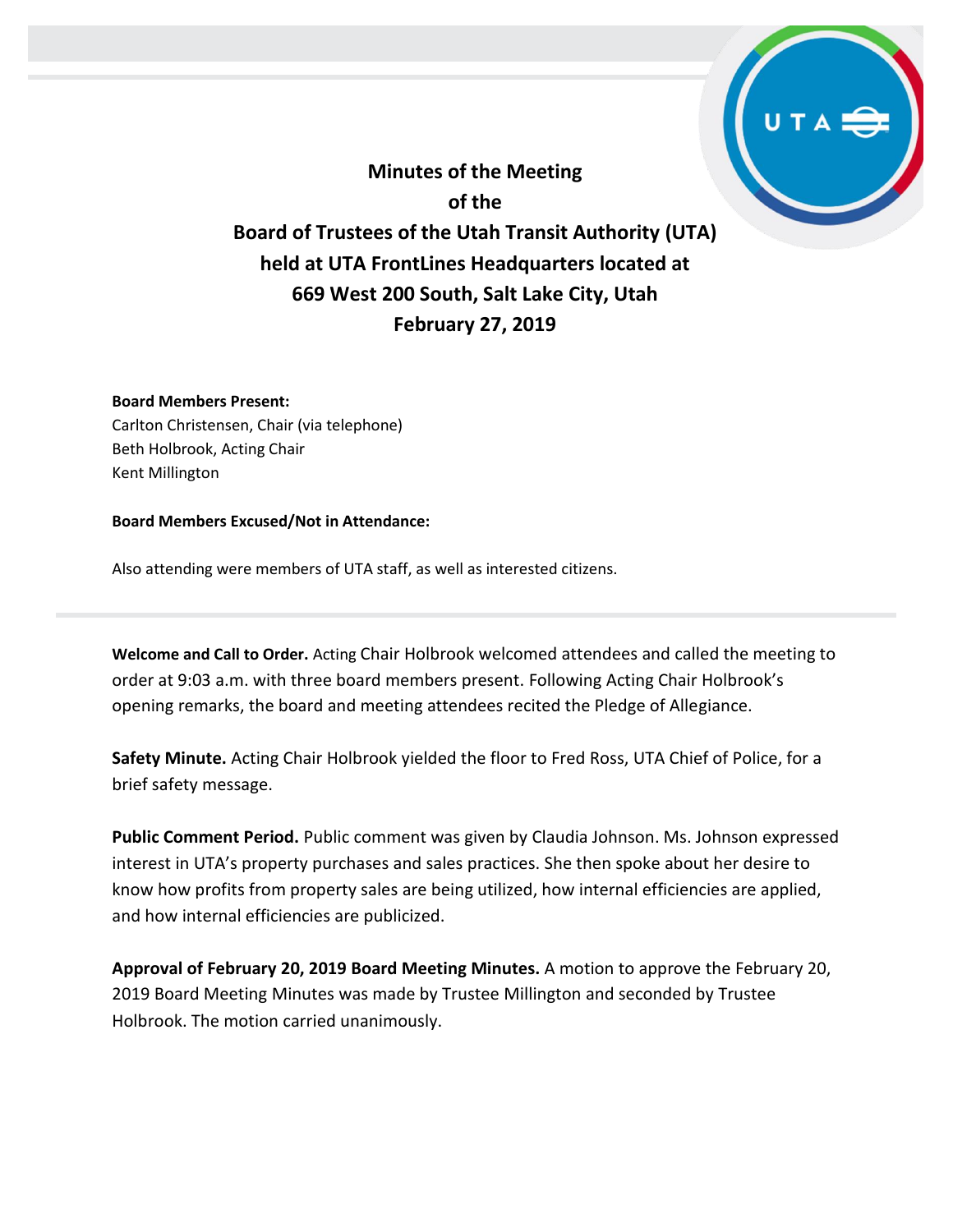**Agency Report.** Steve Meyer, UTA Interim Executive Director, shared that UTA recently received a Finding of No Significant Impact (FONSI) on the Ogden bus rapid transit (BRT) project. He said the next phase of the project will involve the preparation and submission of a small starts grant application.

**R2019-02-03 Revising and Renaming Executive Limitations Policy No. 2.1.4 to Service Planning Implementation.** Laura Hanson, UTA Director of Planning, indicated the service planning implementation process was reviewed with the advisory board in its February meeting. Discussion ensued. Trustee Holbrook expressed appreciation for the openness of the process in revising this policy and spoke about the importance of the community engagement inherent in service planning.

A motion to approve R2019-02-03 was made by Trustee Millington and seconded by Trustee Holbrook. The motion carried unanimously with aye votes from Trustee Millington, Trustee Holbrook, and Chair Christensen.

**R2019-02-04 Revising and Renaming Ends Policy No. 1.4.2 to Capital Projects Implementation.**  Mary DeLoretto, UTA Director of Capital Projects, shared feedback on the policy given by the advisory board at its February meeting. Discussion ensued. Trustee Holbrook mentioned the value of the advisory board's input and of general public input in this process.

A motion to approve R2019-02-04 was made by Trustee Millington and seconded by Trustee Holbrook. The motion carried unanimously with aye votes from Trustee Millington, Trustee Holbrook, and Chair Christensen.

**R2019-02-05 Approving Clearfield, Salt Lake Central, Murray Central, and Provo Central Station Area Plans.** Paul Drake, UTA Senior Manager of Real Estate & Transit-Oriented Development, explained that the station area plans included in the resolution were reviewed by the advisory board, as required by statute, in its February meeting. Mr. Drake then delivered a presentation including an overview of what station area plans entail and summaries of station area plans for Clearfield Station, Salt Lake Central Station, Murray Central Station, and Provo Central Station. Discussion ensued. Trustee Holbrook opined on the value of the process and the importance of transit-oriented development and its affordable housing component to economic development.

A motion to approve R2019-02-05 was made by Trustee Millington and seconded by Chair Christensen. The motion carried unanimously with aye votes from Trustee Millington, Chair Christensen, and Trustee Holbrook.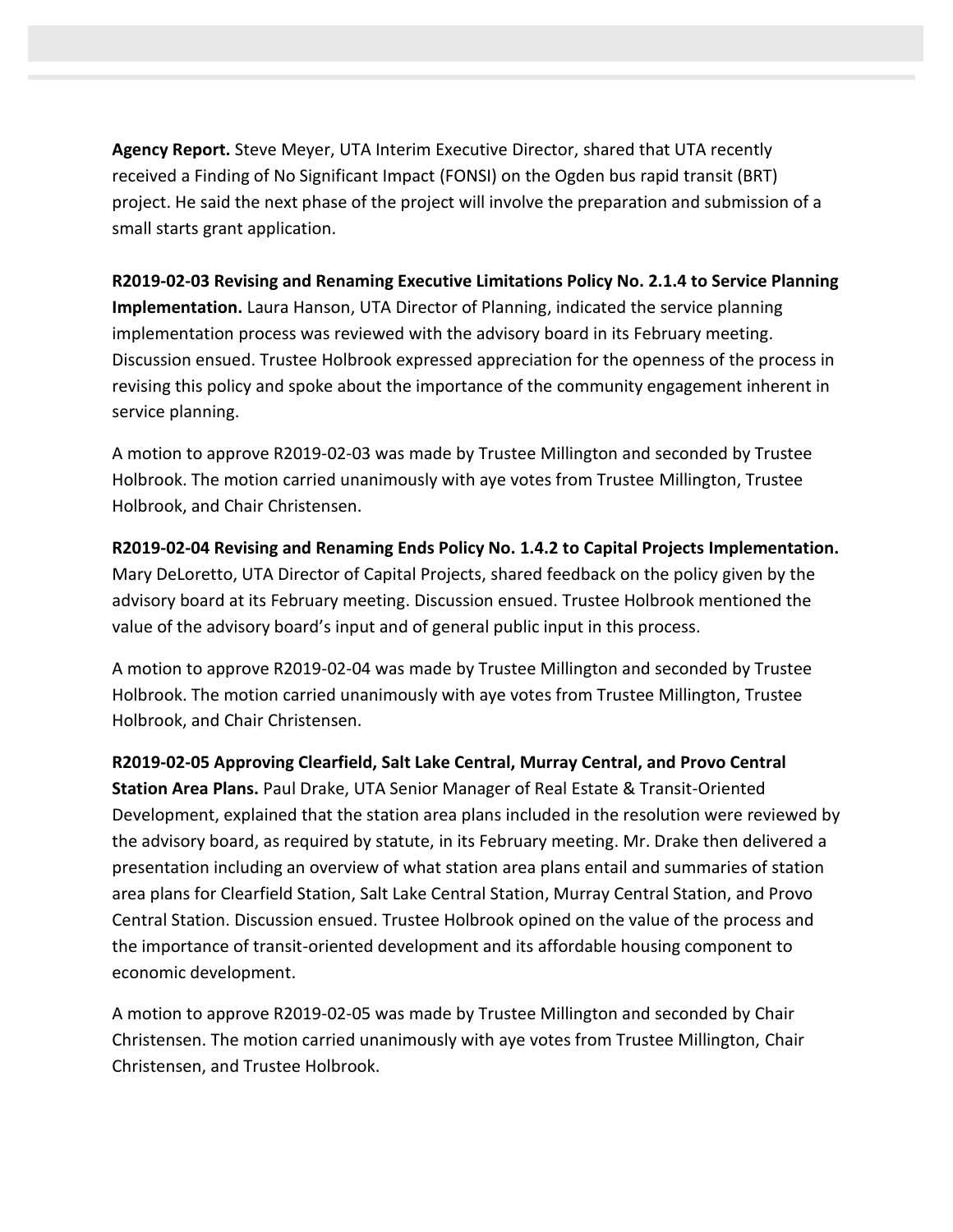**R2019-02-06 Adopting the Transit-Oriented Development System Analysis Tool.** Mr. Drake briefly summarized the transit-oriented development system analysis tool. He shared that changes were made from the information included in the packet to the weighting of two criteria for the overall transit-oriented development score: transit frequency and predicted mode share. Transit frequency was changed from a 26 to 41 percent weighting and predicted mode share was changed from a 26 to 11 percent weighting.

A motion to approve R2019-02-06 with an amendment to include the changes outlined by Mr. Drake was made by Trustee Millington and seconded by Chair Christensen. The motion carried unanimously with aye votes from Trustee Millington, Chair Christensen, and Trustee Holbrook.

**R2019-02-07 Authorizing the Sale of Surplus Real Property in West Valley City.** Mr. Drake explained that the property referenced in the resolution was previously declared surplus and is now ready for sale. The property appraised for \$375,000; the offer price was \$385,000, which includes \$10,000 in earnest money.

A motion to approve R2019-02-07 was made by Trustee Millington and seconded by Chair Christensen. The motion carried unanimously with aye votes from Trustee Millington, Chair Christensen, and Trustee Holbrook.

Trustee Millington asked Bob Biles, UTA Chief of Finance, to explain how the proceeds from the sale will be allocated. Mr. Biles indicated the allocation of funds will be determined during the budget process. He noted that since it is one-time revenue, it will likely be applied to a onetime endeavor and not to operations.

# **Contracts, Disbursements & Change Orders**.

**Contract: Vanpool Vehicle Maintenance.** Eddy Cumins, UTA Chief Operating Officer, explained that the contract establishes negotiated price discounts and pricing for preventative maintenance and repair maintenance services for UTA's Rideshare fleet with multiple vendors. Discussion ensued. A question on where the vanpools operate was posed by the board and answered by Mr. Cumins.

A motion to approve the vanpool vehicle maintenance contract was made by Trustee Millington and seconded by Trustee Holbrook. The motion carried unanimously with aye votes from Trustee Millington, Trustee Holbrook, and Chair Christensen.

**Change Order: FarePay EFC Program Manager.** Dave Snyder, UTA Fare and BI Apps Manager, summarized the change order, which extends the current contract with InComm, UTA's vendor for FarePay card services, and reduces the fee rate. Discussion